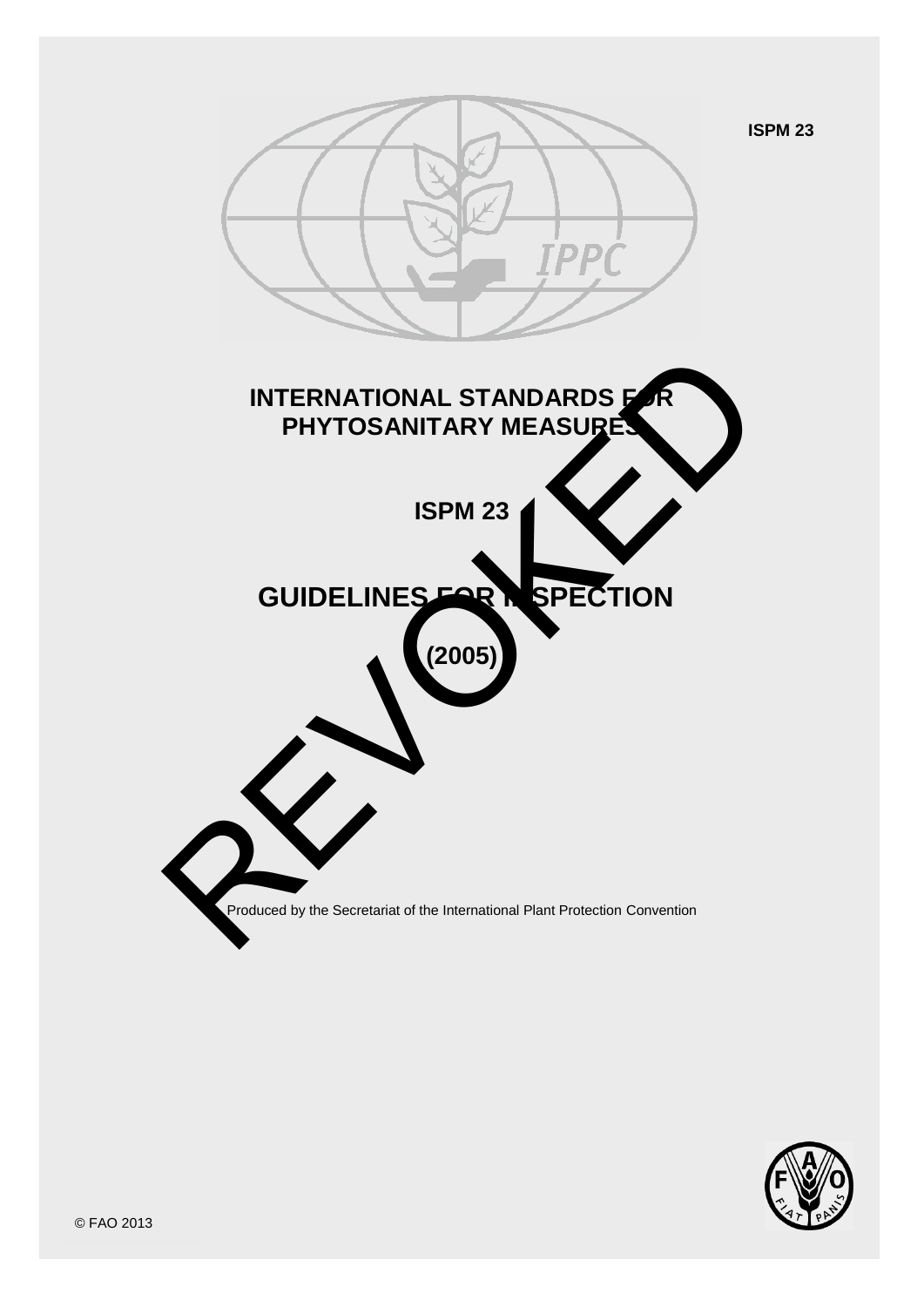**Publication h** 

*This is not an official part of the standard* REVOKED CONTROLLED

1994-05 CEPM-1 added topic *Inspection* (1994-006)

1995-05 IPPC stariat revised draft text 1996-05 CEPM-3 vested review by EPPO

1997-10 CEPM-4 review draft text

1998-05 CEPM-5 revised draft text and approved for MC

1999-05 CEPM-6 discussed draft text and agreed redrafting by EWG

2001-04 ICPM-3 noted high priority topic under pending

2002-03 ICPM-4 noted high priority topic to be completed draft

2003-04 ICPM-5 noted high priority topic under development

2004-03 EWG developed draft text

2004-04 SC revised draft text and approved for MC (2004-026\*)

2004-06 Sent for MC

2004-11 SC revised draft text for adoption

2005-04 ICPM-7 adopted standard

**ISPM 23**. 2005. *Guidelines for inspection*. Rome, IPPC, FAO.

2013-08 IPPC Secretariat applied ink amendments as noted by CPM-8 (2013)

Publication history: Last modified August 2013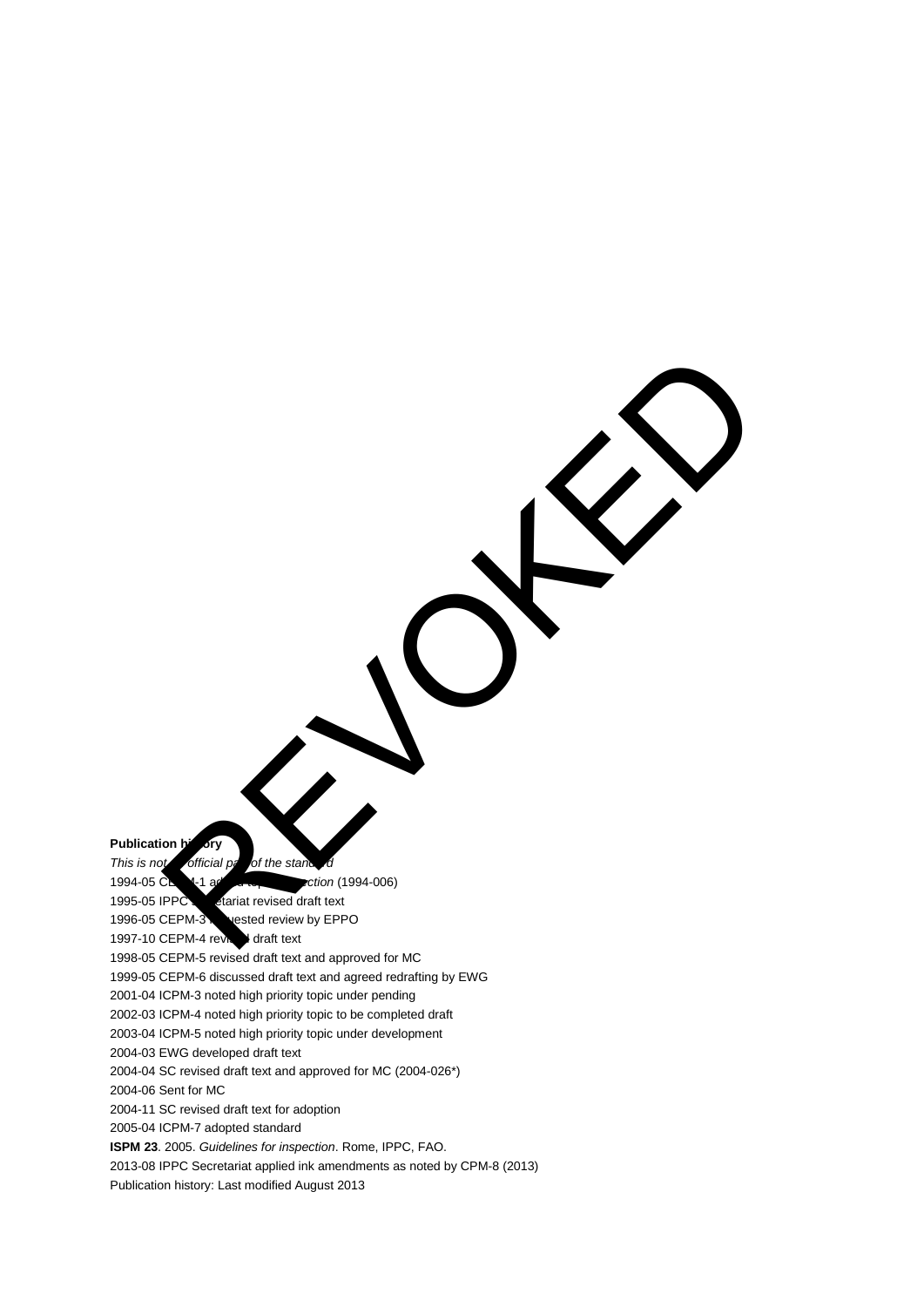# **CONTENTS**

| 1. |       |                                                                                                                                                                                                                                | $\ldots$ 23-57 |
|----|-------|--------------------------------------------------------------------------------------------------------------------------------------------------------------------------------------------------------------------------------|----------------|
|    | 1.1   |                                                                                                                                                                                                                                |                |
|    | 1.2   | Assumptions involved in the application of inspections <b>All and School</b> and 23-57                                                                                                                                         |                |
|    | 1.3   |                                                                                                                                                                                                                                | $\ldots$ 23-68 |
|    | 1.4   |                                                                                                                                                                                                                                |                |
|    | 1.5   |                                                                                                                                                                                                                                |                |
|    | 1.6   |                                                                                                                                                                                                                                |                |
| 2. |       |                                                                                                                                                                                                                                |                |
|    |       |                                                                                                                                                                                                                                |                |
|    | 2.2   |                                                                                                                                                                                                                                |                |
|    | 2.3   |                                                                                                                                                                                                                                |                |
|    | 2.3.1 |                                                                                                                                                                                                                                |                |
|    | 2.3.2 | Compliance of phytosan ry restrement communications and the 23-810                                                                                                                                                             |                |
|    | 2.4   |                                                                                                                                                                                                                                |                |
|    | 2.5   | Inspection orteon.                                                                                                                                                                                                             |                |
|    | 2.6   | Review Conspection system According Construction Construction Construction Construction Construction Construction Construction Construction Construction Construction Construction Construction Construction Construction Cons |                |
|    | 2.7   | Trans rency.<br>23-9 <del>12</del>                                                                                                                                                                                             |                |
|    |       |                                                                                                                                                                                                                                |                |
|    |       |                                                                                                                                                                                                                                |                |
|    |       |                                                                                                                                                                                                                                |                |
|    |       |                                                                                                                                                                                                                                |                |
|    |       |                                                                                                                                                                                                                                |                |
|    |       |                                                                                                                                                                                                                                |                |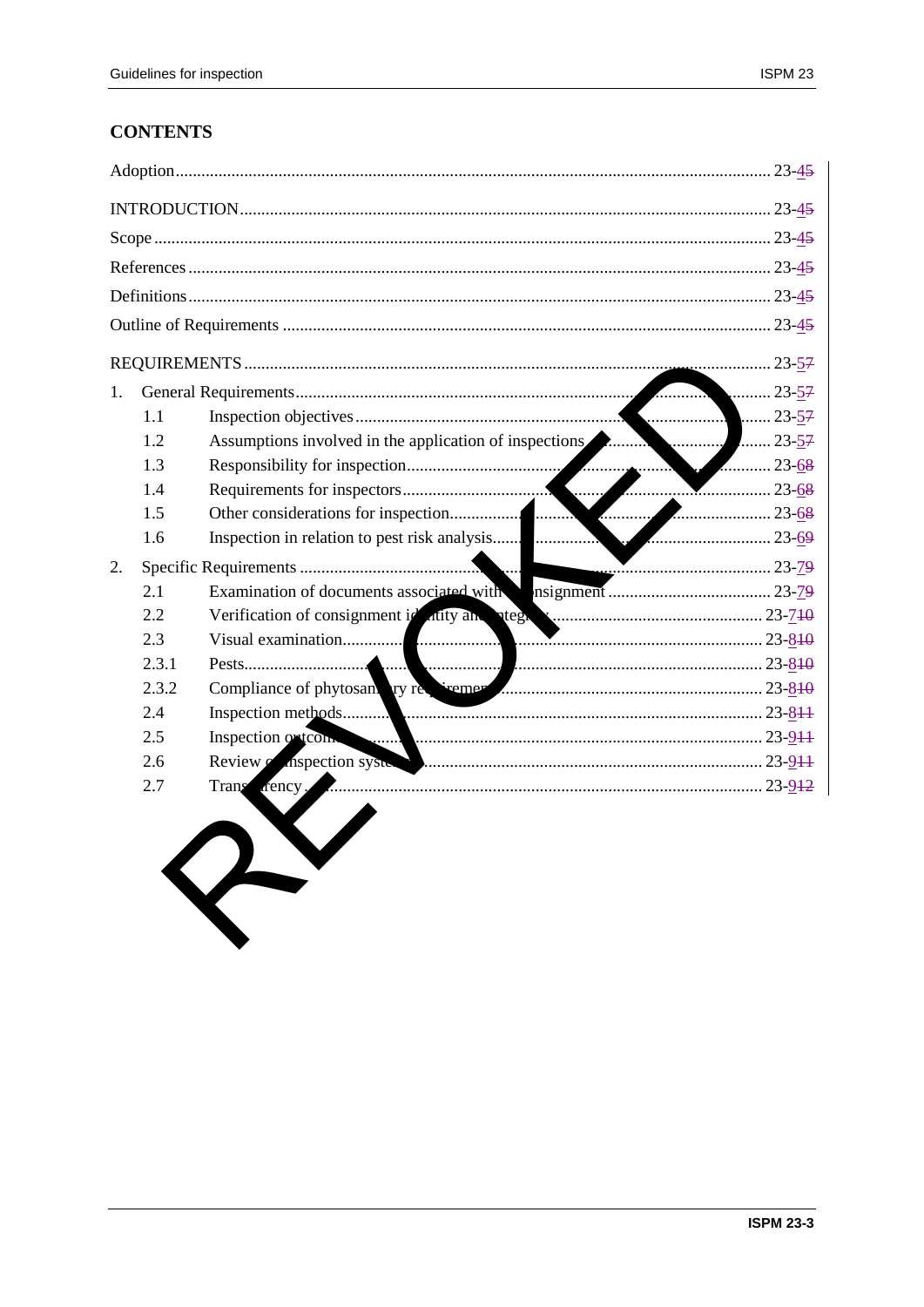### **Adoption**

This standard was adopted by the Seventh Session of the Interim Commission on Phytosanitary Measures in April 2005.

### **INTRODUCTION**

#### **Scope**

This standard describes procedures for the inspection of consignments of plants, plant products and other regulated articles at import and export. It is focused on the determination of compliance with phytosanitary regulations, based on visual examination, documentary checks, and identity and integrity checks.

#### **References**

**IPPC**. 1997. *International Plant Protection Convention*. Rome, IPPC,

**ISPM 1.** 2006. *Phytosanitary principles for the protection of plants and the plication of phytosanitary measures in international trade*. Rome, IPPC, FAO.

**ISPM 5**. *Glossary of phytosanitary terms*. Rome, IPPC, FAO.

**ISPM 7**. 2011. *Phytosanitary certification system*. Rome, IP

**ISPM 8**. 1998. *Determination of pest status in an area*. Rom., IPPC, FA

**ISPM 11**. 2004. *Pest risk analysis for quarantine pests including and legis of environmental risks and living modified organisms*. Rome, IPPC, FAO.

**ISPM 12.** 2011. *Phytosanitary certificates*. **P**<sub>me, IP</sub>

**ISPM 13**. 2001. *Guidelines for the notif* ation of non-compliance and emergency action. Rome, IPPC, FAO.

**ISPM 15**. 2009. *Regulation of wood packaging material in international trade*. Rome, IPPC, FAO.

**ISPM 20**. 2004. *Guidelines for a phytosanitary import regulatory system*. Rome, IPPC, FAO.

**ISPM 21**. 2004. *Pest risk analysis for regulated non-quarantine pests*. Rome, IPPC, FAO.

**ISPM 31**. 2008. *Methodologies for sampling of consignments.* Rome, IPPC, FAO.

#### **Definitions**

Definitions of phytosanity terms used in the present standard can be found in ISPM 5 (*Glossary of phytosanite* term

### **Outline Re**

National plant protection organizations (NPPOs) have the responsibility for "the inspection of consignments of plants and plant products moving in international traffic and, where appropriate, the inspection of other regulated articles, particularly with the object of preventing the introduction and/or spread of pests" (Article IV.2(c) of the IPPC). All 2006. Phytosanitary principles for the protection Convention. Rome, IPPC, FAO.<br>
1. 2006. Phytosanitary principles for the protection of plants and the histography measures in international trade. Rome, IPPC, FAO.<br>
7. G

Inspectors determine compliance of consignments with phytosanitary regulations, based on visual examination for detection of pests and regulated articles, and documentary checks, and identity and integrity checks. The result of inspection should allow an inspector to decide whether to accept, detain or reject the consignment, or whether further analysis is required.

NPPOs may determine that consignments should be sampled during inspection. The sampling methodology used should depend on the specific inspection objectives.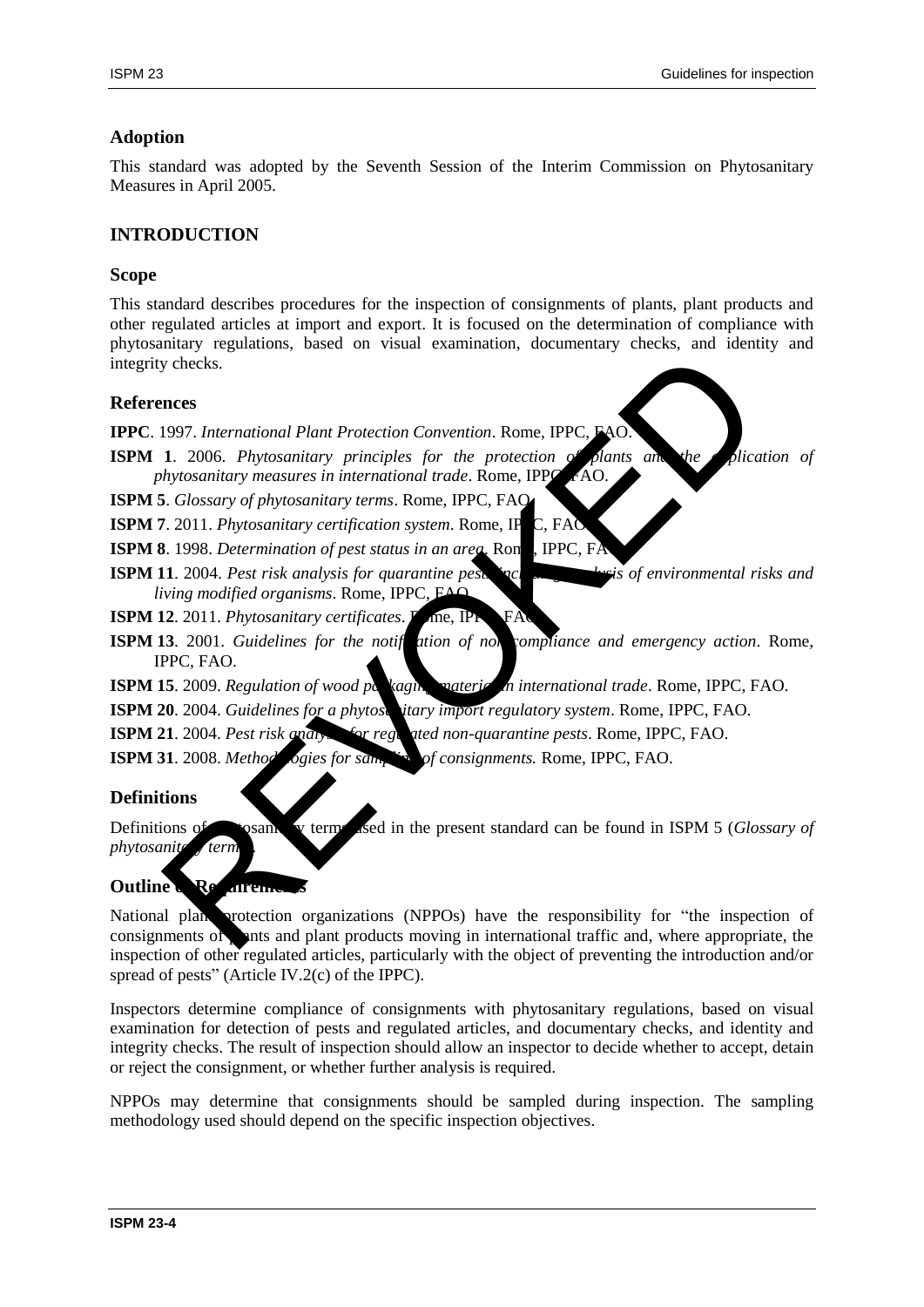# **REQUIREMENTS**

#### **1. General Requirements**

The responsibilities of a national plant protection organization include "the inspection of consignments of plants and plant products moving in international traffic and, where appropriate, the inspection of other regulated articles, particularly with the object of preventing the introduction and/or spread of pests" (Article IV.2(c) of the IPPC).

Consignments may consist of one or more commodities or lots. Where a consignment comprises more than one commodity or lot, the inspection to determine compliance may have to consist of several separate visual examinations. Throughout this standard, the term "consignment" is used, but it should be recognized that the guidance provided for consignments may apply equally to individual lots within a consignment.

### **1.1 Inspection objectives**

The objective of inspection of consignments is to confirm compliance with important or export requirements relating to quarantine pests or regulated non-quaranting pests. It often set of verify the effectiveness of other phytosanitary measures taken at a previous tage in the A strategy of the constrained and constrained and constrained that the guidance provided for consignments may apply equally to individual lot<br>emerit.<br>
Inspection objectives of inspection of consignments is to confirm compl

An export inspection is used to ensure that the considerment were the phytosanitary import requirements of the importing country at the time of inspection. An export is pection of a consignment may result in the issuance of a phytosanitary certification. For the consignment in question.

Inspection at import is used to verify compliance with phytosanitary import requirements. Inspection may also be carried out generally for the detection of straining for which the phytosanitary risk has not yet been determined.

The collection of samples for laboratory testing or the verification of pest identity may be combined with the inspection procedure.

Inspection can be used as a risk management procedure.

## **1.2** Assumptions in silved in the action of inspections

As inspection of  $er \to \infty$  ments is often not feasible, phytosanitary inspection is consequently often based on sampl .

The use of  $i$  spection as a mean solution detect the presence of pests in, or to determine or verify the pest incidence  $\vec{a}$ , a consignment is a search in the following assumptions:

- The ests runned for the signs or symptoms they cause, are visually detectable.
- Inspection is operationally practical.
- Some probability of pests being undetected is recognized.

There is some probability of pests being undetected when inspection is used. This is because inspection is usually based on sampling, which may not involve visual examination of 100% of the lot or consignment, and also because inspection is not 100% effective for detecting a specified pest on the consignment or samples examined. When inspection is used as a risk management procedure, there is also a certain probability that a pest which is present in a consignment or lot may not be detected.

The size of a sample for inspection purposes is normally determined on the basis of a specified regulated pest associated with a specific commodity. It may be more difficult to determine the sample size in cases where inspection of consignments is targeted at several or all regulated pests.

 $\overline{a}$ 

<sup>1</sup> Guidance on sampling is provided in ISPM 31:2008.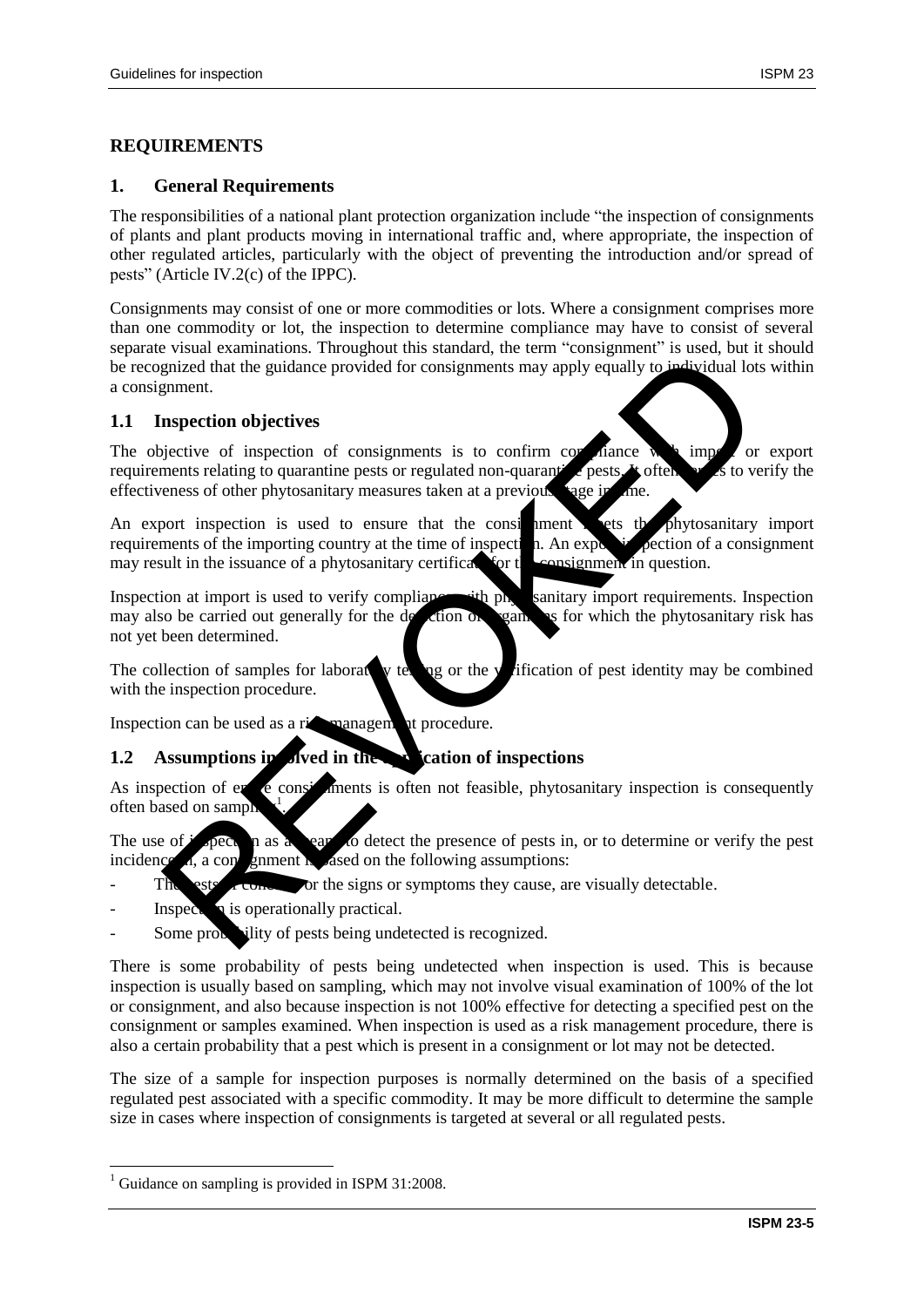### **1.3 Responsibility for inspection**

NPPOs have the responsibility for inspection. Inspections are carried out by NPPOs or under their authority (see also ISPM 7:2011, ISPM 20:2004, and Articles IV.2(a), IV.2(c) and V.2(a) of the IPPC).

### **1.4 Requirements for inspectors**

As authorized officers or agents by the NPPO, inspectors should have:

- authority to discharge their duties and accountability for their actions
- technical qualifications and competencies, especially in pest detection
- knowledge of, or access to capability in, identification of pests, plants and plant products and other regulated articles
- access to appropriate inspection facilities, tools and equipment
- written guidelines (such as regulations, manuals, pest data sheets)
- knowledge of the operation of other regulatory agencies where appropriately
- objectivity and impartiality.

The inspector may be required to inspect consignments for:

- compliance with specified import or export requirements
- specified regulated pests
- organisms for which the phytosanitary risk has not yet been determined.

### **1.5 Other considerations for inspection**

The decision to use inspection as a phytosanitary measure in plyes consideration of many factors, including in particular the phytosanitary import requirements of the importing country and the pests of concern. Other factors that require consideration may include: ther regulated articles<br>
cross to appropriate inspection facilities, tools and equipment<br>
criten guidelines (such as regulations, manuals, pest data sheets)<br>
mowledge of the operation of other regulatory agencies where app

- the mitigation measures taken by the exporting country
- whether inspection is the only measure or combined with other measures
- commodity and intended
- place/area of production
- $\cos$  consignment  $\cos$  and  $\cos$  diguration
- volume, frequency and timing  $\bullet$  shipments
- $\epsilon$  experience with original viship
- meas of conveyance and packaging
- $\alpha$  available  $\alpha$   $\alpha$  dechnical resources (including pest diagnostic capabilities)
- previous handling and processing
- sampling design characteristics necessary to achieve the inspection objectives
- difficulty of pest detection on a specific commodity
- experience and the results of previous inspections
- perishability of the commodity (see also Article VII.2(e) of the IPPC)
- effectiveness of the inspection procedure.

### **1.6 Inspection in relation to pest risk analysis**

Pest risk analysis (PRA) provides the basis for technical justification for phytosanitary import requirements. PRA also provides the means for developing lists of regulated pests requiring phytosanitary measures, and identifies those for which inspection is appropriate or identifies commodities that are subject to inspection. If new pests are reported during inspection, emergency actions may be undertaken, as appropriate. Where emergency actions are taken, a PRA should be used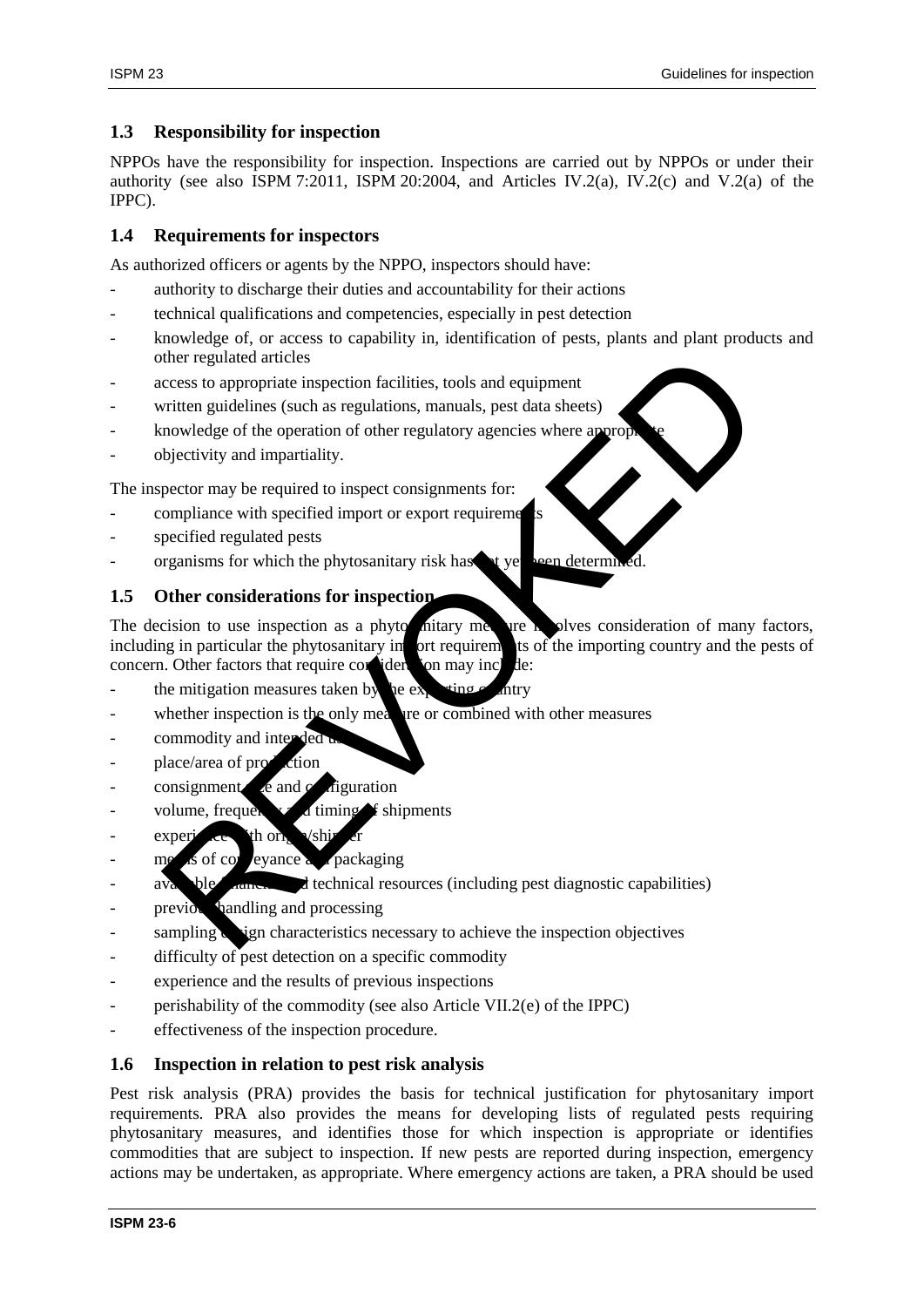for evaluating these pests and developing recommendations for appropriate further actions when necessary.

When considering inspection as an option for risk management and the basis for phytosanitary decision-making, it is important to consider both technical and operational factors associated with a particular type and intensity of inspection. Such an inspection may be required to detect specified regulated pests at the desired level and confidence depending on the risk associated with them (see also ISPM 11:2004 and ISPM 21:2004).

#### **2. Specific Requirements**

The technical requirements for inspection involve three distinct procedures that should be designed with a view to ensuring technical correctness while also considering operational practicality. These procedures are:

- examination of documents associated with a consignment
- verification of consignment identity and integrity
- $v$ isual examination for pests and other phytosanitary requirements (such as freedom from soil).

Certain aspects of inspection may differ depending on the purpose such as  $\sigma$  import purposes, or verification/risk management purposes.

#### **2.1 Examination of documents associated with a consignment**

Import and export documents are examined to ensure that the  $\frac{1}{4}$  are:

- complete
- consistent
- accurate
- valid and not fraudulent (see ISPM  $1\,$  2011).

Examples of documents that may be associated with import or export certification include:

- phytosanitary certificate or phytosanitary certificate for re-export
- manifest (including  $\frac{1}{2}$ ills on  $\frac{1}{2}$  rag, invoice)
- import permit
- treatment documents or certificates, marks (such as provided for in ISPM 15:2009) or other indicators of tr We to ensuring teeminear correctness while also considering operational practicality<br>the measure are:<br>
the stamination of documents associated with a consignment<br>
terrification of consignment identity and integrity<br>
sixual
- $c$  certification origin
- $\text{fie}$  inspect in certification is or reports
- producer packing records
- certification programme documents (e.g. seed potato certification programmes, pest free area document<sub>ion</sub>)
- inspection reports
- commercial invoices
- laboratory reports.

Problems encountered with either import or export documents should, where appropriate, be investigated first with the parties providing the documents before further action is taken.

### **2.2 Verification of consignment identity and integrity**

The inspection for identity and integrity involves checking to ensure that the consignment is accurately described by its documents. The identity check verifies whether the type of plant or plant product or species is in accordance with the phytosanitary certificate received or to be issued. The integrity check verifies if the consignment is clearly identifiable and the quantity and status is as declared in the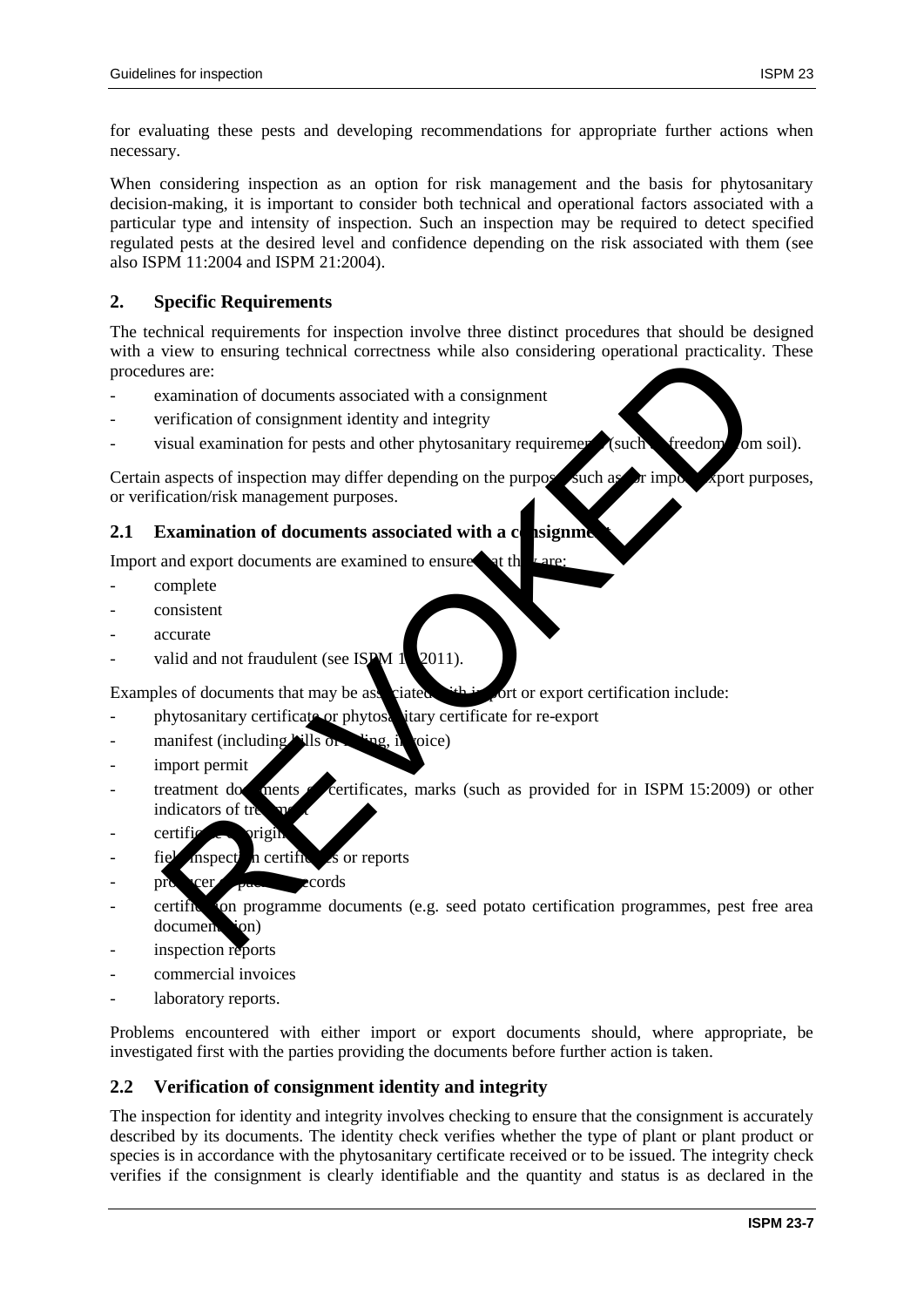phytosanitary certificate received or to be issued. This may require a physical examination of the consignment to confirm the identity and integrity, including checking for seals, safety conditions and other relevant physical aspects of the shipment that may be of phytosanitary concern. Actions taken based on the result will depend on the extent and nature of the problem encountered.

### **2.3 Visual examination**

Related aspects of visual examination include its use for pest detection and for verifying compliance with phytosanitary regulations.

# **2.3.1 Pests**

A sample is taken from consignments or lots to determine if a pest is present, or if it exceeds a specified tolerance level. The ability to detect in a consistent manner the presence of a regulated pest with the desired confidence level requires practical and statistical considerations, such as the probability of detecting the pest, the number of units making up the lot, the estimated confidence level, and the sample size (i.e. the intensity of inspection) (see ISPM 31:2008). d colerance level. The ability to detect in a consistent manner the presence of a regular<br>districted confidence level requires practical and statistical consideration<br>distributed detecting the pest, the number of units mak

If the objective of inspection is the detection of specified regulated  $p$  as to meet phytosalitary import requirements, then the sampling method should be based on a probability of detection the pest that satisfies the corresponding phytosanitary requirements.

If the objective of the inspection is the verification of  $\epsilon$  general phytos ditary condition of a consignment or lot, such as when:

- no regulated pests have been specified
- no tolerance level has been specified for regulated
- the aim is to detect pests when there has been a structure of a phytosanitary measure,

then sampling methodology should reflect

The sampling method adopted should be based on transparent technical and operational criteria, and should be consistently applied (see also **SPM** 

## **2.3.2 Compliance with physicanitary regulations**

Inspection can be used to verify the compliance with some phytosanitary regulations. Examples include:

- treatment
- degree
- freedom from contaminants (e.g. leaves, soil)
- $r_{\rm e}$  ired gr<sub>owth</sub> stage, variety, colour, age, degree of maturity etc.
- absence of unauthorized plants, plant products or other regulated articles
- consignments to packaging and shipping requirements
- origin of consignment or lots
- point of entry.

### **2.4 Inspection methods**

The inspection method should be designed either to detect the specified regulated pests on or in the commodity being examined, or to be used for a general inspection for organisms for which the phytosanitary risk has not yet been determined. The inspector visually examines units in the sample until the target or other pest has been detected or all sample units have been examined. At that point, the inspection may cease. However, additional sample units may be examined if the NPPO needs to gather additional information concerning the pest and the commodity, for example if the pest is not observed, but signs or symptoms are. The inspector may also have access to other non-visual tools that may be used in conjunction with the inspection process.